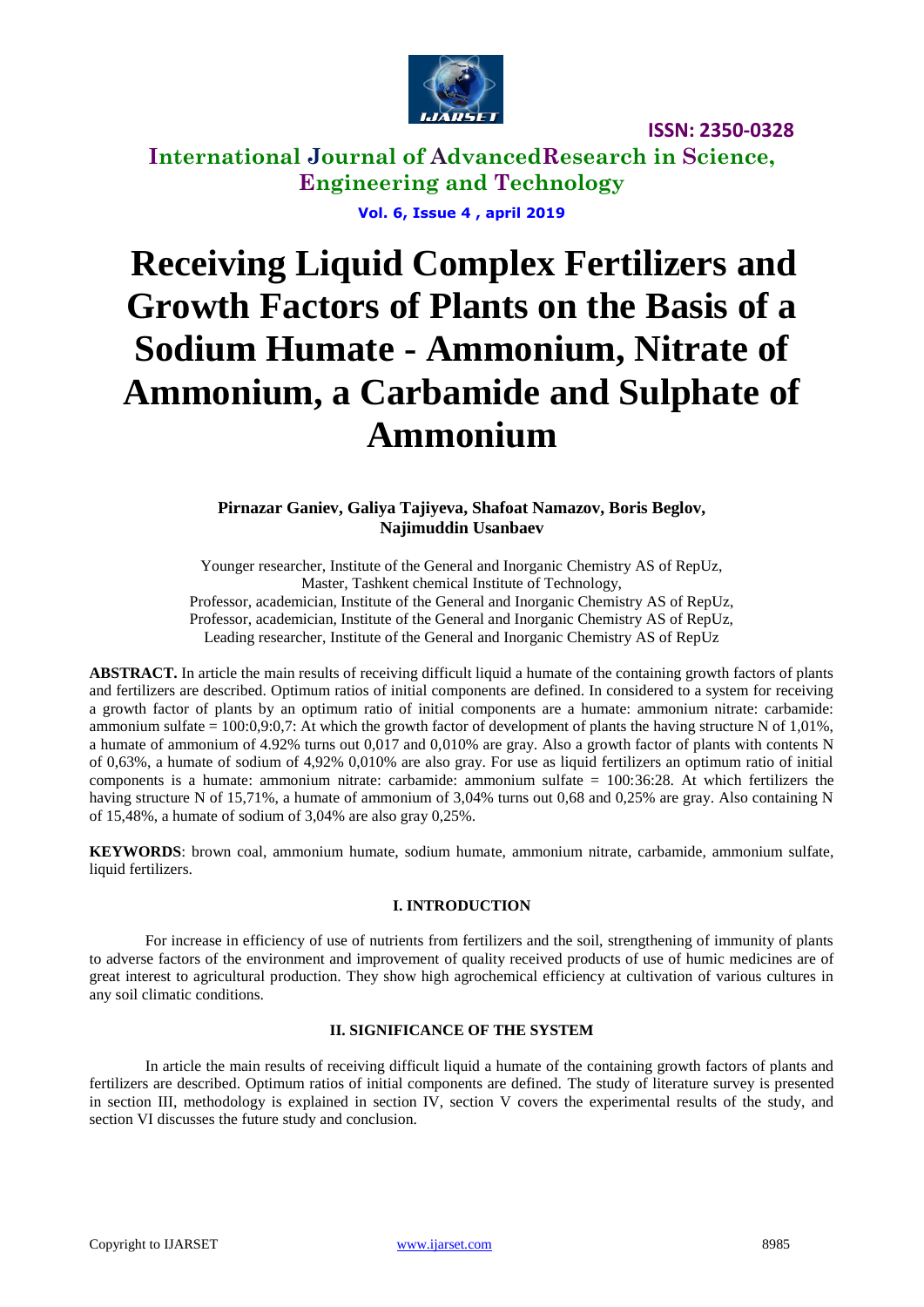

# **International Journal of AdvancedResearch in Science, Engineering and Technology**

# **Vol. 6, Issue 4 , april 2019**

## **III. LITERATURE SURVEY**

In work it is provided [1] that at application a humate of the containing fertilizers of a molecule of humates enter into soil structure, the exchange capacity of soils sharply increases in their presence. The adsorbed forms of nutrients do not contact the soil, are not washed away by water, are in available to use by plants a state. Further plants use these adsorbed substances, and more intensively, than from soil solution.

The mechanism of interaction of humates and macrocells of mineral food is specific to each of them. Digestion of nitrogen goes on the way of an intensification of exchange processes at application of humates, at the same time negative processes of formation of nitrates slow down. Digestion of potassium accelerates due to selective increase in permeability of a cellular membrane. As for phosphorus, humates, connecting first of all ions of Ca, Mg and Al, interfere with formation of insoluble phosphates [2].

In works it is given [4-18] values and the mechanism of effect of humic substances and the organomineral of fertilizers at applications in agricultural production. Soluble humates are the most actively acting on food of plants. They influence the general course of a metabolism in a plant, strengthening oxygen absorption, activating enzymes (first of all a respiratory cycle), strengthening formation of a chlorophyll, changing forms of compounds of phosphorus, increasing contents mono and disaccharides and also protein in a harvest.

#### **IV. METHODOLOGY**

Initial materials for receiving the humates, humic fertilizers and other products containing humic substances are peat and the coal oxidized in nature. Coals with the content of humic acids higher than 45% are effectively used as raw materials for production of humic fertilizers and various humates. And coals with the content of humic acids to 20% need to be oxidized. In brown coal of the Angren field the content of humic acids is not enough. Therefore, in work [19] we for transformation of an organic part of coal into humic acids studied oxidation process. In experiences the brown coal of the Angren field having after drying to air dry state and crushing in a spherical mill to the size of 0,25 mm structure was used (weight, %): moisture 14,1; ashes 13,7; organic chemistry 72,2; humic acids of 4,1% for organic weight. Process of oxidation of coal was carried out at concentration of nitric acid from 10 to 40%, temperature from 30 to 60ºC, lasting from 30 up to 120 min. and a weight ratio of an organic part of coal to monohydrate of nitric acid from 1:0,4 to 1:2. Under optimal conditions the oxidation level of coal was 65,5%. The received product of oxidation contains 57,2% of humic acids. Such oxidized coal can be used for receiving liquid complex fertilizers with humates of sodium and ammonium.

The purpose of this work are receiving fertilizer and a growth factor of plants of the containing various forms of nitrogen, soluble forms of humic substances and also sulphurs. It should be noted, when choosing ratios of initial components recognized from this that the received solutions could be used as a stimulator where low concentration of solutions and where their high concentration as liquid fertilizers. In fertilizers will be ammonium, amide, and nitrate forms of nitrogen thanks to what contain fertilizer works is prolonged, and plants during vegetation are provided with three forms of nitrogen. Also improves the content in fertilizers of sulphur quality received fertilizers. As sulphur is from the most important batteries of plants without which life is impossible. As well as nitrogen is a component of a baby seal.

For receiving liquid difficult the humate of containing of nitrogen – sulphur stimulators of plants and fertilizers it is used brown coal of the above-stated structure, also ammonium sulphate (weight,  $\%$ ): moisture – 0,21; N the general  $-21,2$ ; ammonium nitrate (weight, %): moisture  $-0,3$ ; N the general  $-34,7$  and a carbamide (weight, %): moisture  $-0.3$ ; N the general  $-46.2$ . Process of oxidation of a coal trifle was carried out in the mode: concentration of nitric acid of 30%, temperature of oxidation 40ºC, duration is 1 hour, a ratio of an organic part of coal to monohydrate of nitric acid 1:2. After the end of process of oxidation the firm phase was separated from liquid by centrifugation. For extraction of humic acids from the oxidized coal it was processed by 1,0% solution of alkalis at a mass ratio of firm and liquid phases  $T=1:8$ . Process of extraction was carried out in the mixer within 60 minutes at a temperature of 70 $^{\circ}$ C, then the office of a liquid phase was carried out centrifugation, and the remained firm phase was in addition subjected to processing at the second and third stages, at each stage added solution of alkali and before achievement of a ratio of T=1:8 also carried out process of extraction and office of a liquid phase under the same conditions, as at the first stage. Then solutions of the humates received in three stages combined and upriver at a temperature no more than 70ºC to the content of 95% of moisture. Further to uparenny solutions of humates ammonium nitrate, a carbamide and sulphate of ammonium at ratios added a humate: ammonium nitrate: carbamide: ammonium sulphate = 100:(0,9-45):(0,7-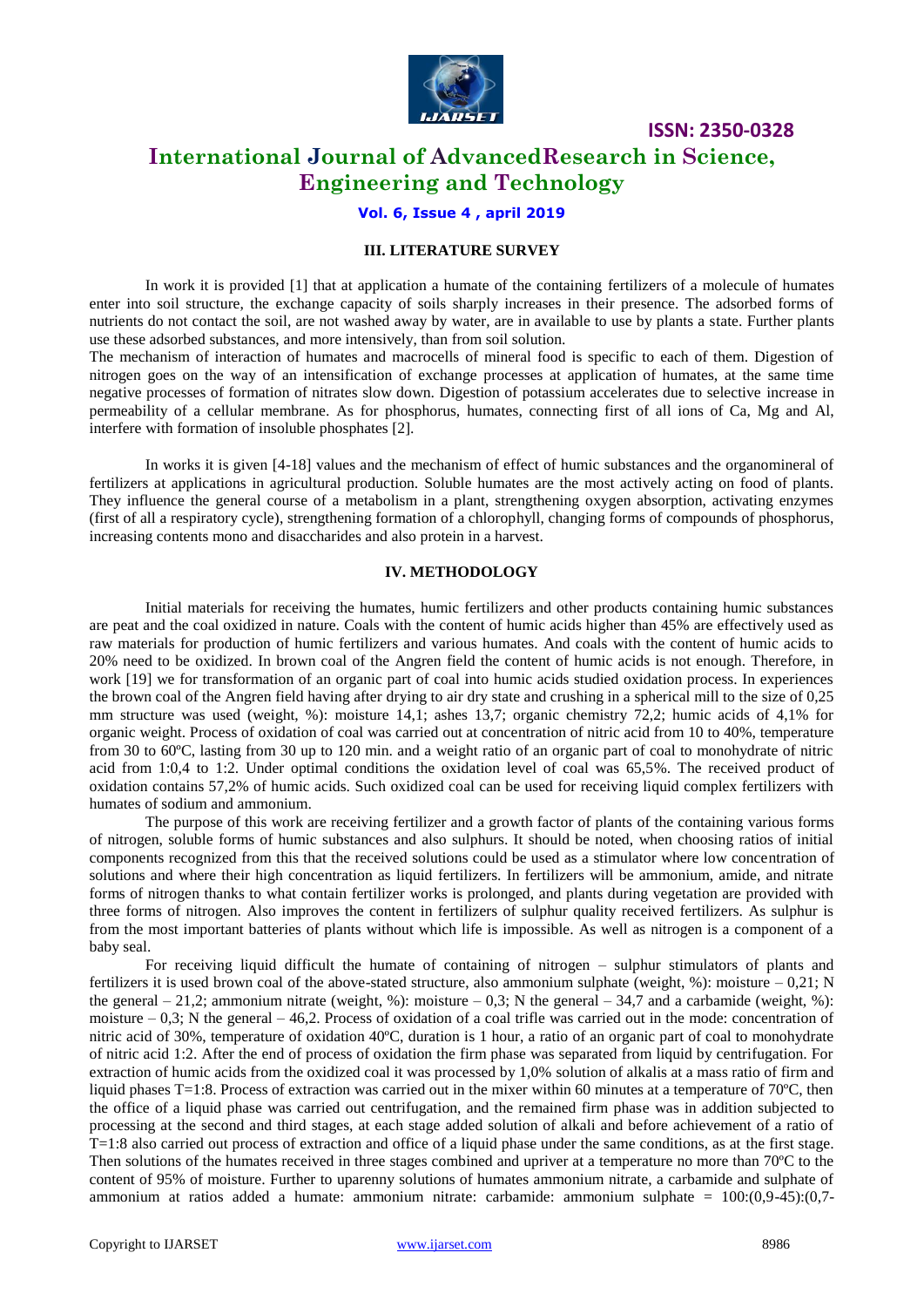

# **International Journal of AdvancedResearch in Science, Engineering and Technology**

# **Vol. 6, Issue 4 , april 2019**

35):(0,017-1,36) then mixed before full dissolution. Thus, received liquid fertilizer of the containing various forms of nitrogen, sulphur and humates. For definition of storage conditions, transportation and entering into the soil is defined density and viscosity of liquid fertilizers. Density was measured by a psychometric method, and viscosity by means of the glass capillary viscometer of VPJ-2 brand with a diameter of 0,99 mm in the range of temperatures 20-40ºC. The composition of the received liquid fertilizers is given in tables 1, 2.

## **V. EXPERIMENTAL RESULTS**

From tables it is visible, by mixture of 5% of solution of a humate of ammonium ammonium nitrate, a carbamide and sulphate of ammonium it is received difficult liquid fertilizers with contents N from 0,38 to 17,84%, a humate of ammonium from 2,76 to 5% and from 0,001 to 0,4% are gray. By mixture of 5% of solution of a humate of sodium ammonium nitrate, a carbamide and sulphate of ammonium it is received difficult liquid fertilizers with contents N from 0,02 to 17,63%, a humate of sodium from 2,76 to 5% and from 0,001 to 0,45% are gray. Also from tables it is visible that with increase in concentration of solutions and decrease in temperature density of solutions increases. And a pulp viscosity in the ranges of temperature of 20-40ºC, and ratios a humate: ammonium nitrate: carbamide: ammonium sulphate =  $100:(0,9-45):(0,7-35):(0,017-1,36)$  has low values. And it means that solution it is transportable and will not cause any difficulties at its pumping from the device in the device and further use

#### **Table 1**

#### Structure of the liquid humic stimulator and fertilizers receivedon the basis of a humate of ammonium, nitrate of ammonium, a carbamide and ammonium sulphate (humate ammonium of 5% solution)

| RatioAmmonium                         |         | General                          | Humate |         | Density, $g/cm3$ at       |       |       | Viscosity,              |       |       |
|---------------------------------------|---------|----------------------------------|--------|---------|---------------------------|-------|-------|-------------------------|-------|-------|
| humate:                               | General | $SO_3$ , %                       | of     | Moistur | temperatures, $^{\circ}C$ |       |       | sPz at temperatures, °C |       |       |
| $NH4NO3:CO(NH2)2:$ (<br>$NH_4)_2SO_4$ | N, %    | e, %<br>ammonia<br>$\frac{0}{0}$ | 20     | 30      | 40                        | 20    | 30    | 40                      |       |       |
| 100:0:0:0                             | 0.38    | 0,001                            | 5      | 94.05   | 1,016                     | 1,008 | 1,000 | 1,323                   | 1,066 | 0,859 |
| 100:0,9:0,7:0,017                     | 1.001   | 0.010                            | 4.92   | 92.55   | 1,026                     | 1,016 | 1,008 | 1,659                   | 1,293 | 1,017 |
| 100:1,8:1,4:0,034                     | 1.602   | 0.019                            | 4.84   | 91.10   | 1,038                     | 1,028 | 1,018 | 1,985                   | 1,540 | 1,215 |
| 100:2,7:2,1:0,051                     | 2.186   | 0.029                            | 4.77   | 89.70   | 1,043                     | 1,033 | 1,024 | 2,320                   | 1,758 | 1,363 |
| 100:4,5:3,5:0,085                     | 3.299   | 0.047                            | 4.63   | 87.01   | 1,049                     | 1,038 | 1,033 | 2,646                   | 2,004 | 1,540 |
| 100:9:7:0,17                          | 5.813   | 0.089                            | 4.30   | 80.96   | 1,055                     | 1,045 | 1,038 | 3,673                   | 2,735 | 2,093 |
| 100:18:14:0,34                        | 9.917   | 0.156                            | 3.78   | 71.07   | 1,098                     | 1,072 | 1,080 | 3,407                   | 2,587 | 2,024 |
| 100:36:28:0,68                        | 15.710  | 0.250                            | 3.04   | 57.11   | 1,137                     | 1,117 | 1,123 | 3,170                   | 2,439 | 1,945 |
| 100:45:35:1,36                        | 17.835  | 0.454                            | 2.76   | 51.86   | 1,182                     | 1,172 | 1,162 | 2,933                   | 2,330 | 1,906 |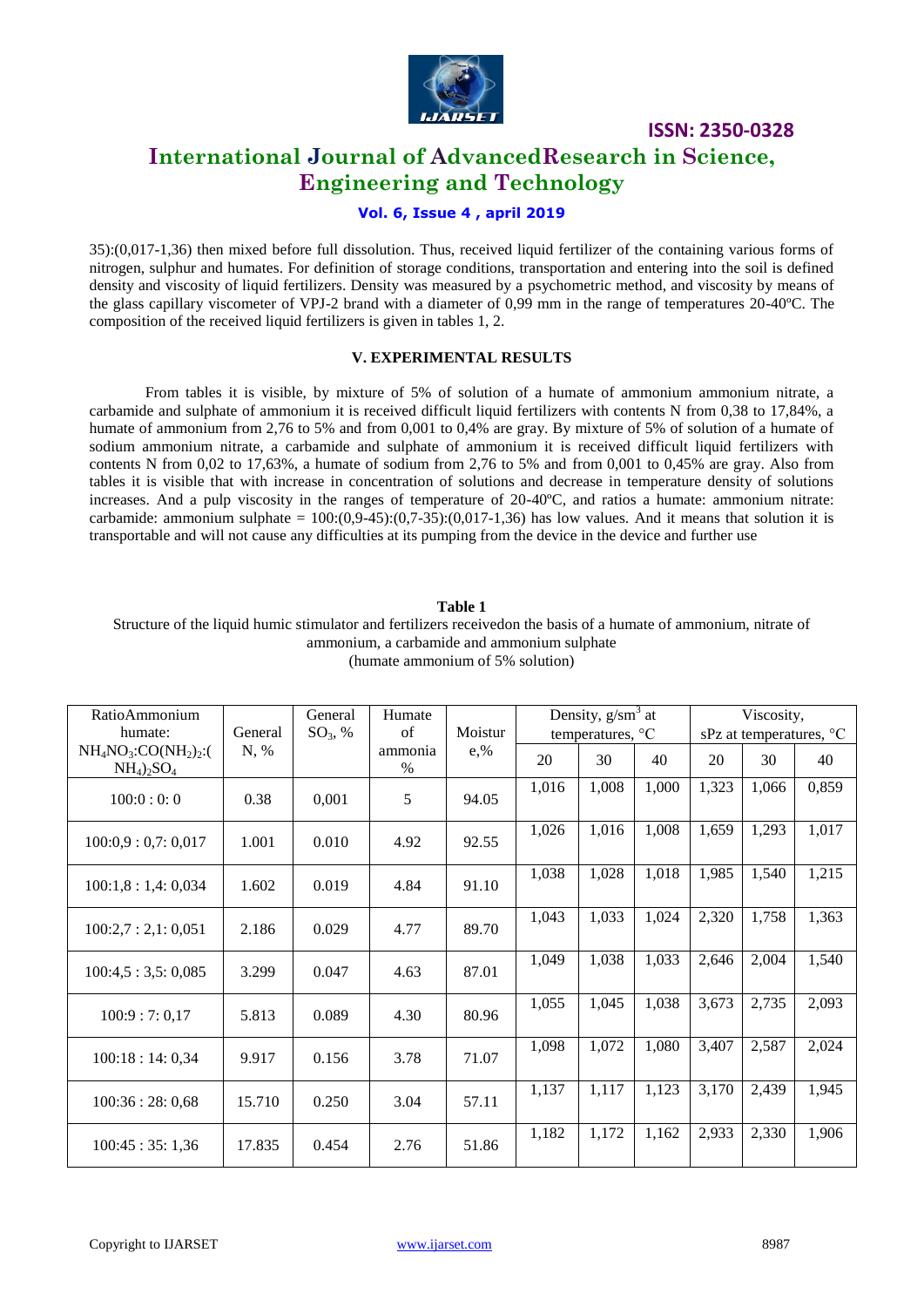

# **International Journal of AdvancedResearch in Science, Engineering and Technology**

# **Vol. 6, Issue 4 , april 2019**

## **Table 2** Structure of the liquid humic stimulator and fertilizers receivedon the basis of a humate of sodium, nitrate of ammonium, a carbamide and ammonium sulfate (humate sodium of 5% solution)

| RatioHumate                 | General<br>N, % | General<br>$SO_3$ , % | Humate<br>sodium,<br>$\%$ | Moisture,<br>$\%$ | Density, $g/sm^3$ at               |       |       | Viscosity,              |       |       |
|-----------------------------|-----------------|-----------------------|---------------------------|-------------------|------------------------------------|-------|-------|-------------------------|-------|-------|
| sodium: $NH_4NO_3$ :CO      |                 |                       |                           |                   | temperatures, $\mathrm{^{\circ}C}$ |       |       | sPz at temperatures, °C |       |       |
| $(NH_2)_2$ : $(NH_4)_2SO_4$ |                 |                       |                           |                   | 20                                 | 30    | 40    | 20                      | 30    | 40    |
| 100:0:0:0                   | 0,02            | 0,001                 | 5                         | 94.05             | 1,055                              | 1,047 | 1,038 | 1,374                   | 1,107 | 0,892 |
| 100:0,9:0,7:0,017           | 0.63            | 0.010                 | 4.92                      | 92.55             | 1,065                              | 1,055 | 1,047 | 1,722                   | 1,343 | 1,056 |
| 100:1,8:1,4:0,034           | 1.23            | 0.019                 | 4.84                      | 91.10             | 1,077                              | 1,067 | 1,057 | 2,060                   | 1,599 | 1,261 |
| 100:2,7:2,1:0,051           | 1.82            | 0.029                 | 4.77                      | 89.70             | 1,082                              | 1,072 | 1,063 | 2,409                   | 1,825 | 1,415 |
| 100:4,5:3,5:0,085           | 2.95            | 0.047                 | 4.63                      | 87.01             | 1,089                              | 1,077 | 1,072 | 2,747                   | 2,081 | 1,599 |
| 100:9:7:0,17                | 5.49            | 0.089                 | 4.30                      | 80.96             | 1,095                              | 1,084 | 1,077 | 3,813                   | 2,839 | 2,173 |
| 100:18:14:0,34              | 9.63            | 0.156                 | 3.78                      | 71.07             | 1,140                              | 1,113 | 1,121 | 3,536                   | 2,686 | 2,101 |
| 100:36:28:0,68              | 15.48           | 0.250                 | 3.04                      | 57.11             | 1,181                              | 1,159 | 1,165 | 3,290                   | 2,532 | 2,019 |
| 100:45:35:1,36              | 17.63           | 0.454                 | 2.76                      | 51.86             | 1,227                              | 1,217 | 1,206 | 3,044                   | 2,419 | 1,978 |

However, at a ratio a humate: ammonium nitrate: carbamide: ammonium sulphate =100:18:14:0,34 in solutions begins formations of insignificant number of draft because of increase in concentration of solution, formations of draft amplifies at a ratio a humate: ammonium nitrate: carbamide: ammonium sulphate =100:45:35:1,36. In terms of agro chemistry, for receiving a growth factor of plants an optimum ratio of initial components are a humate: ammonium nitrate: carbamide: ammonium sulphate =100:0,9:0,7. At which the growth factor of development of plants the having structure N of 1,01%, a humate of ammonium of 4,92% turns out 0,017 and 0,010% are gray. Also a growth factor of plants with contents N of 0,63%, a humate of sodium of 4,92% 0,010% are also gray.

For use as liquid fertilizers an optimum ratio of initial components is a humate: ammonium nitrate: carbamide: ammonium sulphate  $=100:36:28$ . At which fertilizers the having structure N of 15,71%, a humate of ammonium of 3,04% turns out 0,68 and 0,25% are gray. Also containing N of 15,48%, a humate of sodium of 3,04% are also gray  $0,25%$ .